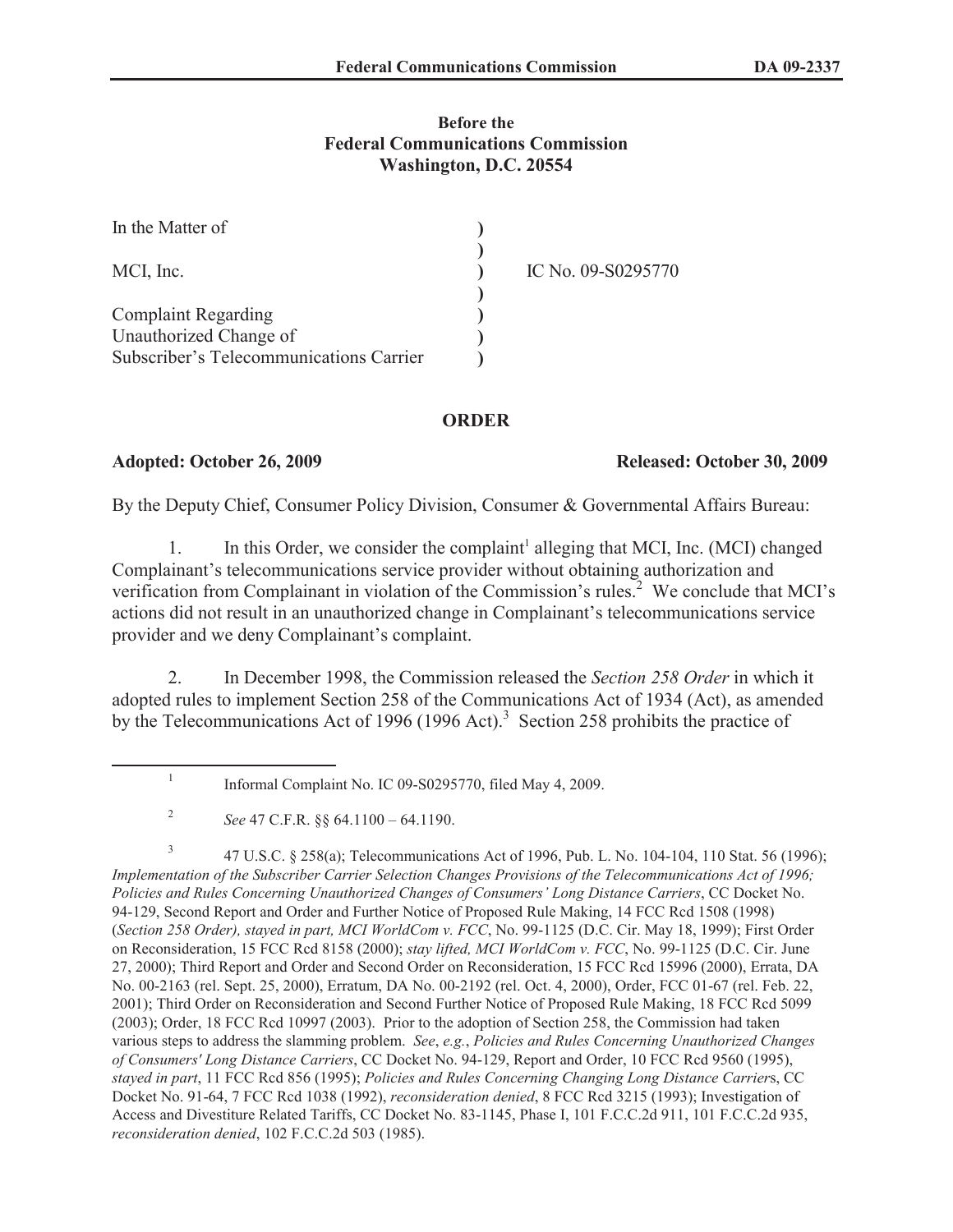"slamming," the submission or execution of an unauthorized change in a subscriber's selection of a provider of telephone exchange service or telephone toll service.<sup>4</sup> In the *Section 258 Order*, the Commission adopted aggressive new rules designed to take the profit out of slamming, broadened the scope of the slamming rules to encompass all carriers, and modified its existing requirements for the authorization and verification of preferred carrier changes. The rules require, among other things, that a carrier receive individual subscriber consent before a carrier change may occur.<sup>5</sup> Pursuant to Section 258, carriers are absolutely barred from changing a customer's preferred local or long distance carrier without first complying with one of the Commission's verification procedures.<sup>6</sup> Specifically, a carrier must: (1) obtain the subscriber's written or electronically signed authorization in a format that meets the requirements of Section 64.1130; (2) obtain confirmation from the subscriber via a toll-free number provided exclusively for the purpose of confirming orders electronically; or (3) utilize an independent third party to verify the subscriber's order.<sup>7</sup>

3. The Commission also has adopted liability rules. These rules require the carrier to absolve the subscriber where the subscriber has not paid his or her bill. In that context, if the subscriber has not already paid charges to the unauthorized carrier, the subscriber is absolved of liability for charges imposed by the unauthorized carrier for service provided during the first 30 days after the unauthorized change.<sup>8</sup> Where the subscriber has paid charges to the unauthorized carrier, the Commission's rules require that the unauthorized carrier pay 150% of those charges to the authorized carrier, and the authorized carrier shall refund or credit to the subscriber 50% of all charges paid by the subscriber to the unauthorized carrier.<sup>9</sup> Carriers should note that our actions in this order do not preclude the Commission from taking additional action, if warranted, pursuant to Section 503 of the Act.<sup>10</sup>

4. We received Complainant's complaint on May 4, 2009, alleging that Complainant's telecommunications service provider had been changed to MCI without Complainant's authorization. Pursuant to Sections 1.719 and 64.1150 of our rules, $^{11}$  we notified

4 47 U.S.C. § 258(a).

5 *See* 47 C.F.R. § 64.1120.

7 *See* 47 C.F.R. § 64.1120(c). Section 64.1130 details the requirements for letter of agency form and content for written or electronically signed authorizations. 47 C.F.R. § 64.1130.

8 *See* 47 C.F.R. §§ 64.1140, 64.1160. Any charges imposed by the unauthorized carrier on the subscriber for service provided after this 30-day period shall be paid by the subscriber to the authorized carrier at the rates the subscriber was paying to the authorized carrier at the time of the unauthorized change. *Id.*

9 *See* 47 C.F.R. §§ 64.1140, 64.1170.

<sup>10</sup> *See* 47 U.S.C. § 503.

<sup>11</sup> 47 C.F.R. § 1.719 (Commission procedure for informal complaints filed pursuant to Section 258 of the Act); 47 C.F.R. § 64.1150 (procedures for resolution of unauthorized changes in preferred carrier).

<sup>6</sup> 47 U.S.C. § 258(a).